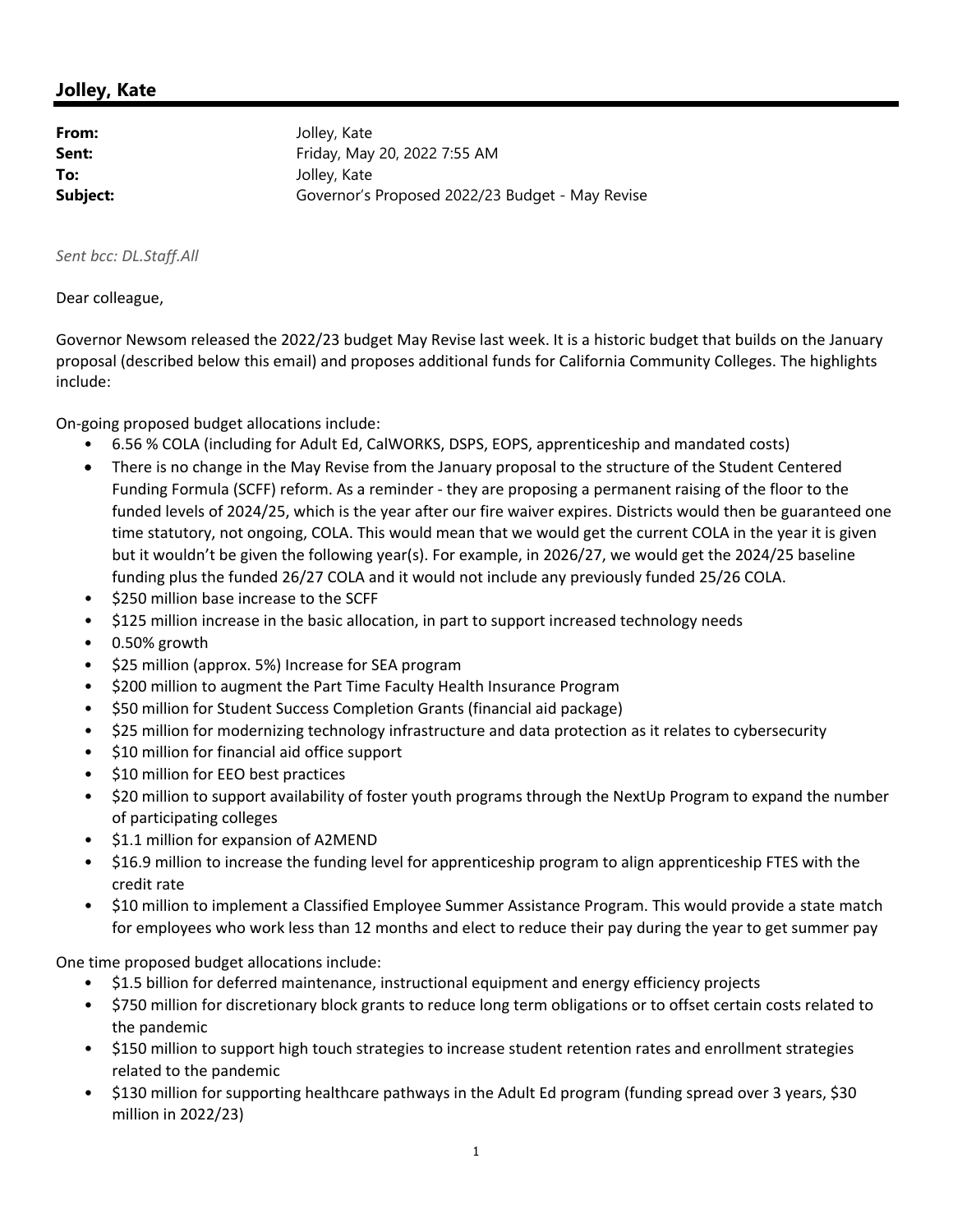- \$105 million for common course numbering across the segments
- \$75 million for modernizing technology infrastructure and data protection as it relates to cybersecurity
- \$65 million for AB928 transfer reforms including ADT pathway
- \$25 million for program mapping technology
- \$20 million for AB540 emergency financial assistance grants
- \$20 million to implement a pathways grant program for high skilled careers (including STEM, health careers and education)
- \$5 million to support the Teacher Credentialing Partnership Program (SB577)
- \$179 thousand to study best practices for the Umoja program
- \$45 million to implement a California Health School Meals Pathway (Pre)Apprenticeship Program
- \$403 million for 18 Prop 22 capital outlay projects (includes \$14.8 million for the Tauzer and PSTC projects)

In addition, there continue to be additional proposals that will impact us as we move forward.

- They have addressed the GANN/State Appropriations Limit overage through infrastructure and a rebate package for taxpayers
- There is a requirement that colleges aim to offer at least 50% of their lecture and lab classes in person in 2022/23 (dependent on demand and public health guidelines)
- There is still an official recommendation to develop policies to maintain a sufficient level of reserves. This is now defined as two months of expenditures per recommendations from the Government Finance Officers Association, which is equivalent to a 16.7% reserve
- The May Revise still allocates the next round of \$750 million for student housing projects, however there is currently no proposal for increased funding for the next grouping, which includes ours

### Road Map:

The budget continues to be shaped by a multiyear road map that is focused on equity and student success and includes refined metrics and goals. These include increased collaboration across segments and sectors, increased completion rates, reducing excess units, closing equity gaps, and better alignment of the higher education systems with workforce and K12 needs.

While this budget proposal continues to be good news for California community colleges, there is still about a month left in the budget process and will likely change before the final budget is approved late June. I will continue to keep you updated as the budget process continues to unfold.

Please feel free to reach out to me directly with any questions.

Kate

Kate Jolley Vice President, Finance and Administrative Services JUNIOR COLLEGE 1501 Mendocino Ave | Santa Rosa, CA | 95401 tel 707‐527‐4413 | fax 707‐535‐3769 kjolley@santarosa.edu https://financeadmin.santarosa.edu/

I acknowledge that Santa Rosa Junior College is on the territorial traditional land of the Pomo People in Santa Rosa and the Coast Miwok People in Petaluma, past and present, and honor with gratitude the land itself and the people who have *stewarded it throughout the generations.*

IMPORTANT NOTICE: This e‐mail message is intended to be received only by persons entitled to receive the confidential information it may contain. Please do not read, copy, forward, or store this message unless you are an intended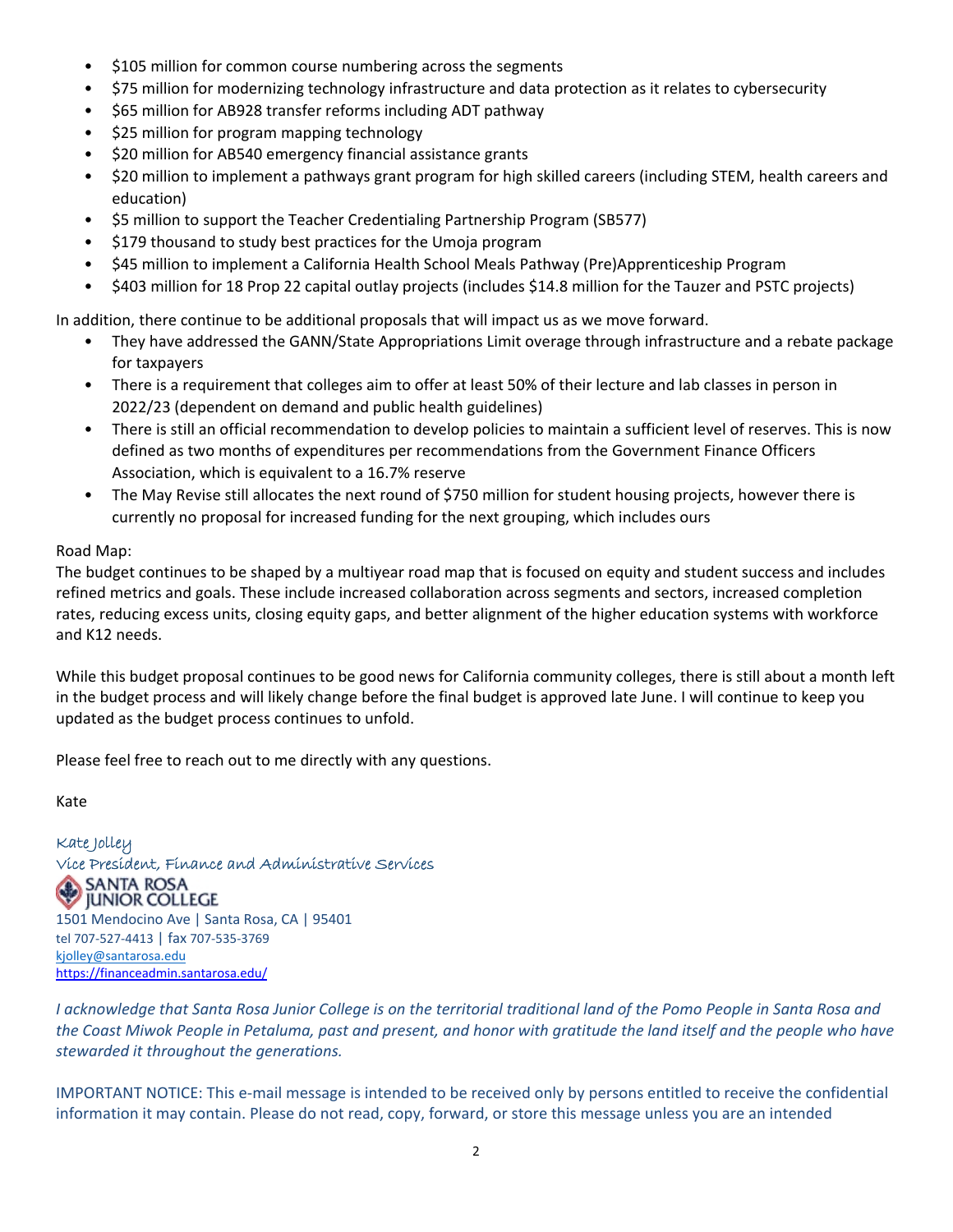recipient of it. If you have received this message in error, please forward it to the sender and delete it completely from your computer system.

**From:** Jolley, Kate **Sent:** Monday, January 24, 2022 4:30 PM **To:** Jolley, Kate <kjolley@santarosa.edu> **Subject:** Governor's Proposed 2022/23 Budget

### Sent bcc: DL.STAFF.ALL

# Dear Colleague,

Governor Newsom has released the January 2022/23 Budget Proposal, which I am pleased to report includes additional funding increases for California community colleges. As a part of the budget proposal, the Governor has created a multiyear roadmap that is focused on equity and student success. This roadmap creates goals and expectations for all higher education segments, including increasing completions, decreasing units to completions, increasing transfers, closing equity gaps, supporting and participating in statewide initiatives, and improving workforce preparedness. We will get more details as we go through the full budget process, which I will share as it becomes available.

The highlights for **ongoing funding** proposals in the Governor's budget proposal includes:

- 5.33% COLA (including for Adult Education, CalWORKS, DSPS, EOPS, apprenticeship and mandated costs)
- Changes to the Student Centered Funding Formula (SCFF), including a permanent raising of the floor to 2024/25 funded levels and adding unduplicated first generation student headcount to the metrics when it can be reliably reported.
- 0.50% growth funding for the SCFF
- \$200 million to augment the Part‐Time Faculty Health Insurance Program
- \$10 million for financial aid office support
- \$10 million for EEO best practices
- \$10 million to expand the number of participating colleges in the NextUp Program to support availability of foster youth programs
- $\bullet$  \$1.1 million for expansion of A2MEND
- \$100 million for Student Success Completion Grants, (part of a student's financial aid package)
- \$25 million for modernizing technology infrastructure and data protection as it relates to cybersecurity

The highlights for **one‐time funding** proposals in the Governor's budget proposal includes:

- \$387.6 million for deferred maintenance/instructional equipment
- \$150 million to continue to support increasing student retention rates and enrollment strategies related to the pandemic
- \$130 million for supporting healthcare pathways in the Adult Education program (funding spread over 3 years, \$30 million proposed in 2022/23)
- \$105 million for common course numbering across the higher education segments
- \$65 million for AB928 transfer reforms, including the Associate Degree Transfer pathway
- \$20 million to implement a pathways grant program for high skilled careers (including STEM, health careers and education)
- \$5 million to support the Teacher Credentialing Partnership Program (SB577)
- \$179 thousand to study best practices for the Umoja program
- An additional \$75 million for modernizing technology infrastructure and data protection as it relates to cybersecurity